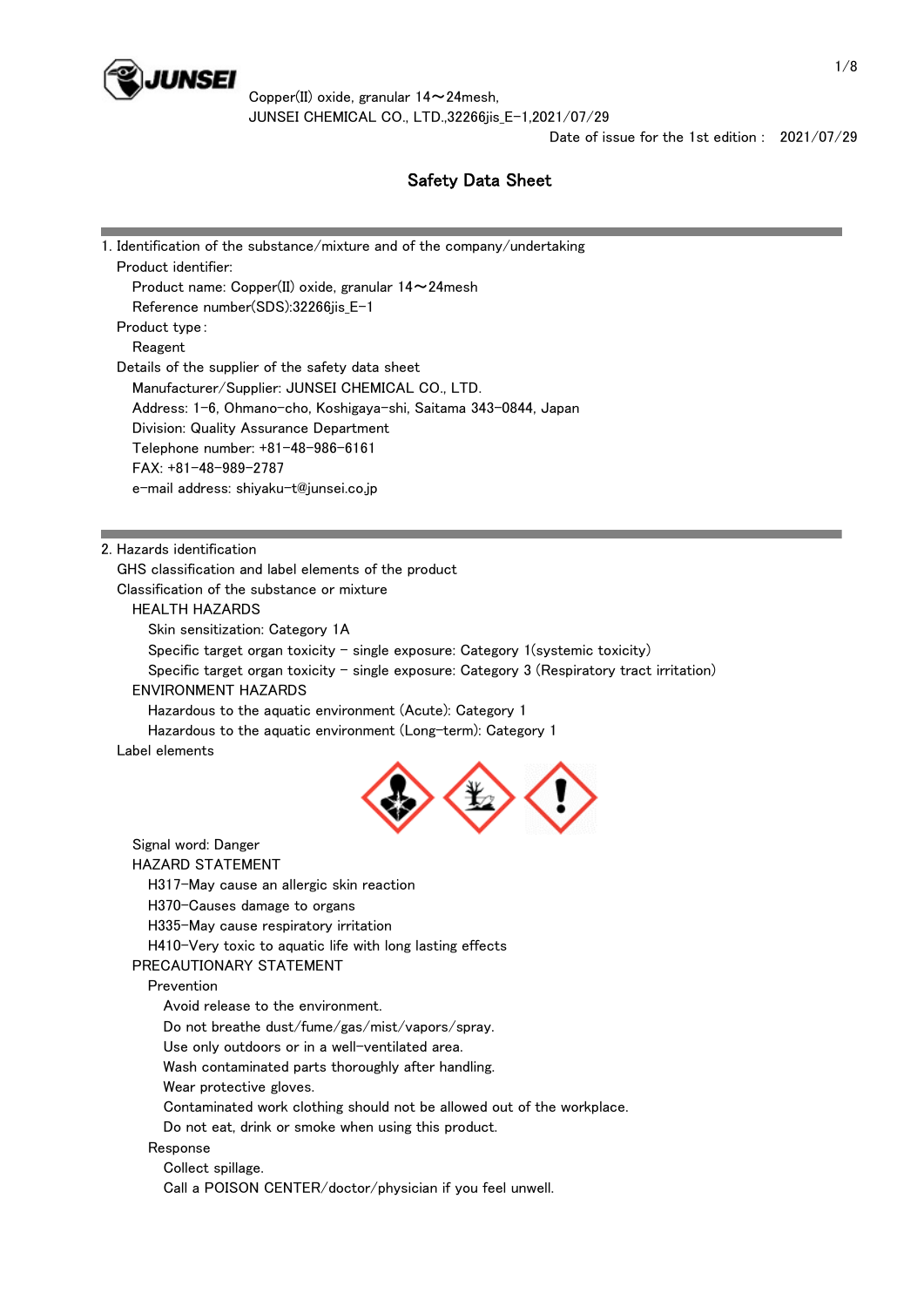

Copper(II) oxide, granular 14~24mesh,

JUNSEI CHEMICAL CO., LTD.,32266jis\_E-1,2021/07/29

IF exposed or concerned: Call a POISON CENTER/doctor/physician.

IF INHALED: Remove person to fresh air and keep comfortable for breathing.

IF ON SKIN: Wash with plenty of soap and water.

If skin irritation or rash occurs: Get medical advice/attention.

Take off contaminated clothing and wash it before reuse.

# **Storage**

Store in a well-ventilated place. Keep container tightly closed.

Store locked up.

# **Disposal**

Dispose of contents/container in accordance with local/national regulation.

# 3. Composition/information on ingredients

Mixture/Substance selection:

Substance

 Common name, synonyms: Cupric oxide Ingredient name:Copper(II) oxide Content (%):98.0 < Chemical formula:CuO Chemicals No, Japan:1-297 CAS No.:1317-38-0 MW:79.54 ECNO:215-269-1

## 4. First-aid measures

Descriptions of first-aid measures

#### General measures

Call a POISON CENTER/doctor/physician if you feel unwell.

Call emergency medical service.

# IF INHALED

Remove person to fresh air and keep comfortable for breathing.

Give artificial respiration if victim is not breathing.

Administer oxygen if breathing is difficult.

Call a POISON CENTER/doctor/physician if you feel unwell.

# IF ON SKIN (or hair)

 Take off immediately all contaminated clothing. Rinse skin with water or shower. Wash with plenty of soap and water.

If skin irritation or rash occurs: Get medical advice/attention.

#### IF IN EYES

 Rinse cautiously with water for several minutes. Remove contact lenses, if present and easy to do. Continue rinsing.

If eye irritation persists: Get medical advice/attention.

# IF SWALLOWED

# Rinse mouth.

Call a POISON CENTER/doctor/physician if you feel unwell.

|  |  |  | 5. Fire-fighting measures |
|--|--|--|---------------------------|
|--|--|--|---------------------------|

Extinguishing media

Suitable extinguishing media

Use appropriate extinguishing media suitable for surrounding facilities.

The product is non-flammable.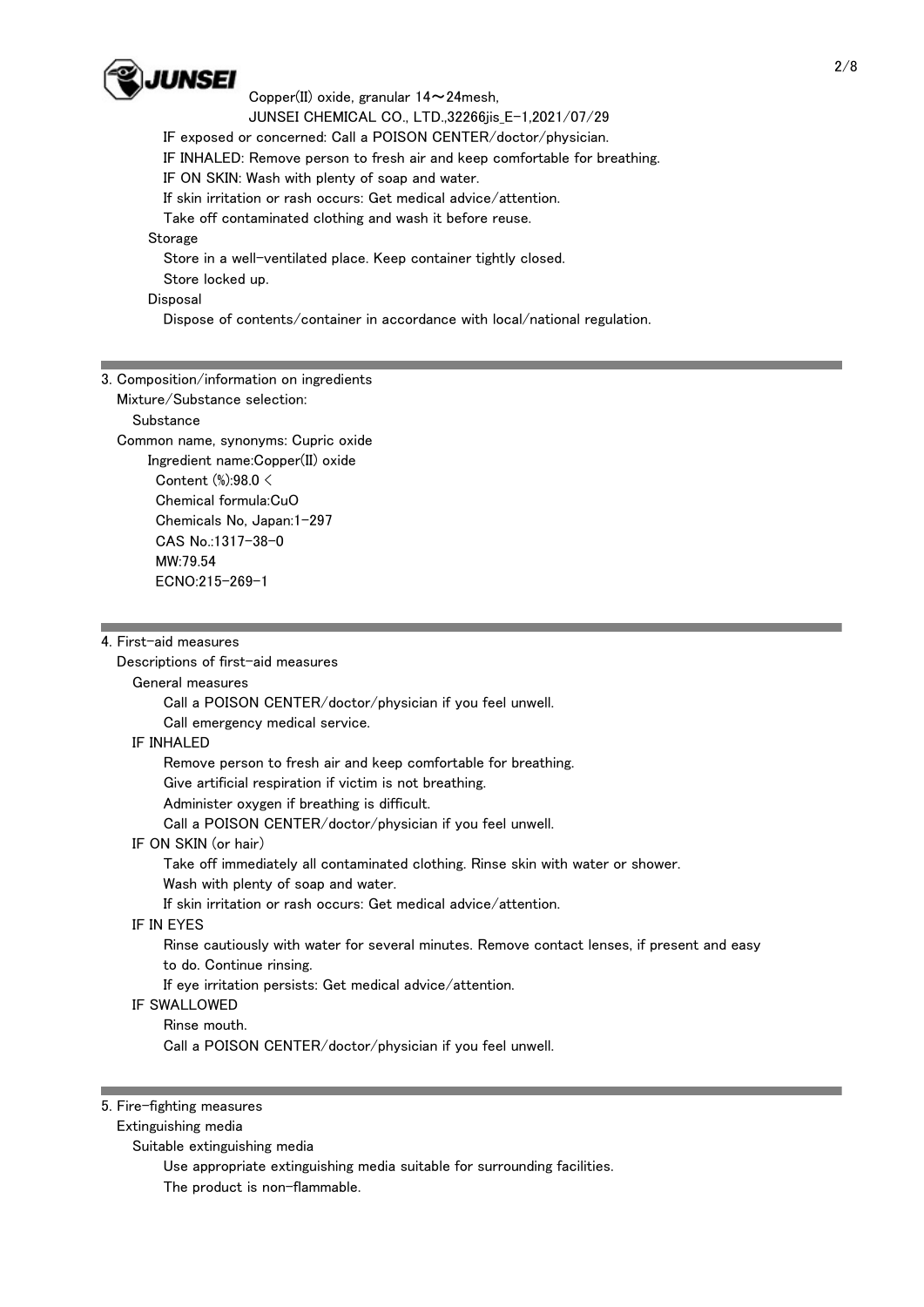

Unsuitable extinguishing media

Unsuitable extinguishing media data is not available.

Specific hazards arising from the substance or mixture

Containers may explode when heated.

Fire may produce irritating, corrosive and/or toxic gases.

Runoff from fire control or dilution water may cause pollution.

# Advice for firefighters

Specific fire-fighting measures

Evacuate non-essential personnel to safe area.

Special protective equipment and precautions for fire-fighters

Wear fire resistant or flame retardant clothing.

Wear protective gloves/protective clothing/eye protection/face protection.

 Firefighters should wear self-contained breathing apparatus with full face peace operated positive pressure mode.

## 6. Accidental release measures

Personnel precautions, protective equipment and emergency procedures

Keep unauthorized personnel away.

 In case of contact with substance, immediately flush skin or eyes with running water for at least 20 minutes.

Ventilate area until material pick up is complete.

Wear proper protective equipment.

Do not touch or walk through spilled material.

Environmental precautions

Avoid release to headsprings, rivers, lakes, ocean and groundwater.

Methods and materials for containment and cleaning up

Sweep up, place in a bag and hold for waste disposal.

Preventive measures for secondary accident

Collect spillage.

Stop leak if you can do it without risk.

Prevent dust cloud.

# 7. Handling and storage

Precautions for safe handling

Preventive measures

(Exposure Control for handling personnel)

Do not breathe dust/fume/gas/mist/vapors/spray.

Avoid breathing dust/fume/gas/mist/vapors/spray.

#### (Protective measures against fire and explosion)

Keep away from heat, hot surfaces, sparks, open flames and other ignition sources. No

smoking.

(Exhaust/ventilator)

Exhaust/ventilator should be available.

(Safety treatments)

Avoid contact with skin.

Avoid contact with eyes.

Safety Measures

Use only outdoors or in a well-ventilated area.

Wear protective gloves/protective clothing/eye protection/face protection.

Wear protective gloves.

Use personal protective equipment as required.

When using do not eat, drink or smoke.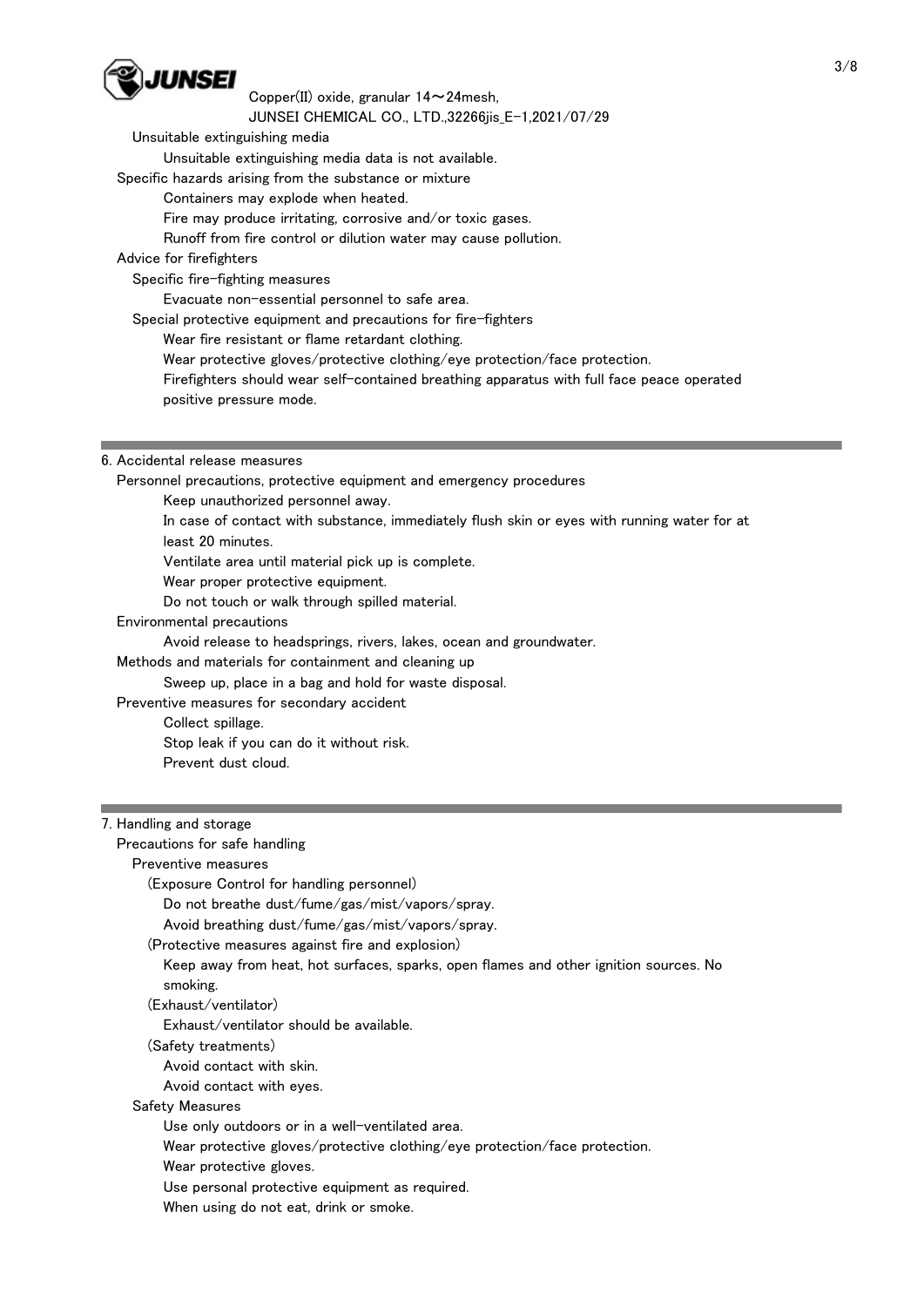

Copper(II) oxide, granular 14~24mesh,

JUNSEI CHEMICAL CO., LTD.,32266jis\_E-1,2021/07/29

Any incompatibilities

 Strong acids, Strong bases, Strong oxidizing agents, Hydrazine, Titanium, Sodium should not be mixed with the chemicals.

Advice on general occupational hygiene

Wash contaminated parts thoroughly after handling.

Do not eat, drink or smoke when using this product.

Contaminated work clothing should not be allowed out of the workplace.

Take off contaminated clothing and wash it before reuse.

# Storage

Conditions for safe storage

Store in a well-ventilated place. Keep container tightly closed.

Keep cool. Protect from sunlight.

Store in accordance with local/national regulation.

Store locked up.

Container and packaging materials for safe handling data is not available.

#### Specific end use(s)

 See information in Section 7.1 and 7.2 for handling and storage recommendations. See Section 8 for exposure controls and personal protection recommendations.

#### 8. Exposure controls/personal protection

#### Control parameters

Control value in MHLW is not available.

#### Adopted value

Adopted value in JSOH is not available.

Adopted value in ACGIH is not available.

#### Exposure controls

Appropriate engineering controls

Do not use in areas without adequate ventilation.

Eye wash station should be available.

Washing facilities should be available.

Individual protection measures

#### Respiratory protection

Wear respiratory protection.

#### Hand protection

Wear protective gloves.

 Consult with your glove and/or personnel equipment manufacturer for selection of appropriate compatible materials.

# Eye protection

Wear safety glasses with side-shields.

Wear eye/face protection.

#### Skin and body protection

Wear impervious clothing and boots in case of repeated or prolonged treatment.

#### 9. Physical and Chemical Properties

Information on basic physical and chemical properties

Physical state: Granular

Color: Black

Odor: None

Odor threshold data is not available.

Melting point/Freezing point: 1326℃

Boiling point or initial boiling point: 1026℃

Boiling range data is not available.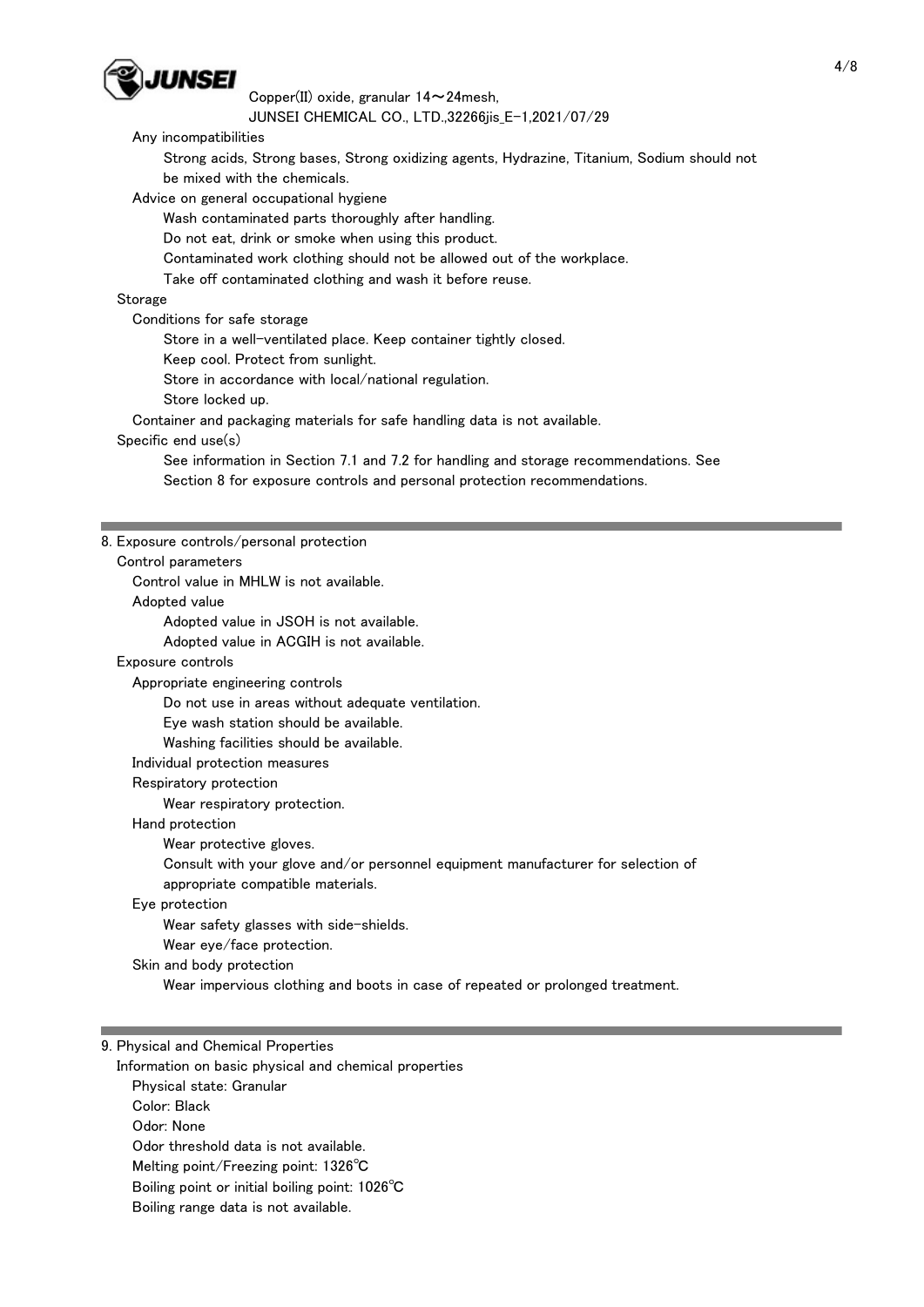

 Flammability (gases, liquids and solids): Non-flammable Lower and upper explosion limit/flammability limit data is not available. Flash point: Non-flammable Auto-ignition temperature data is not available. Decomposition temperature: 1026℃ Self-Accelerating Decomposition Temperature/SADT data is not available. pH data is not available. Dynamic viscosity data is not available. Kinematic viscosity data is not available. Solubility: Solubility in water: Insoluble(Soluble in acids.) Solubility in solvent: Insoluble in ethamol. n-Octanol/water partition coefficient data is not available. Vapor pressure data is not available. Vapor density data is not available. VOC data is not available. Evaporation rate data is not available. Density and/or relative density: 6.315(14/4℃) Relative vapor density (Air=1) data is not available. Relative density of the Vapor/air - mixture at  $20^{\circ}C$  (Air = 1) data is not available. Critical temperature data is not available. Particle characteristics: Particle size (14~24 mesh): >=60%

## 10. Stability and Reactivity

### Reactivity

Runaway polymerization will not occur.

#### Chemical stability

Stable under normal storage/handling conditions.

Possibility of hazardous reactions

Possibility of hazardous reactions data is not available.

Conditions to avoid

Contact with incompatible materials.

Heat.

Incompatible materials

Strong acids, Strong bases, Strong oxidizing agents, Hydrazine, Titanium, Sodium.

Hazardous decomposition products

Copper oxides

# 11. Toxicological Information

 Information on toxicological effects Acute toxicity Acute toxicity (Oral) [GHS Cat. Japan, base data] rat LD50>2000mg/kg (SIAP, 2014) Acute toxicity (Dermal) [GHS Cat. Japan, base data] rat LD50>2000mg/kg (SIAP, 2014) Irritant properties Skin corrosion/irritation data is not available. Serious eye damage/irritation data is not available.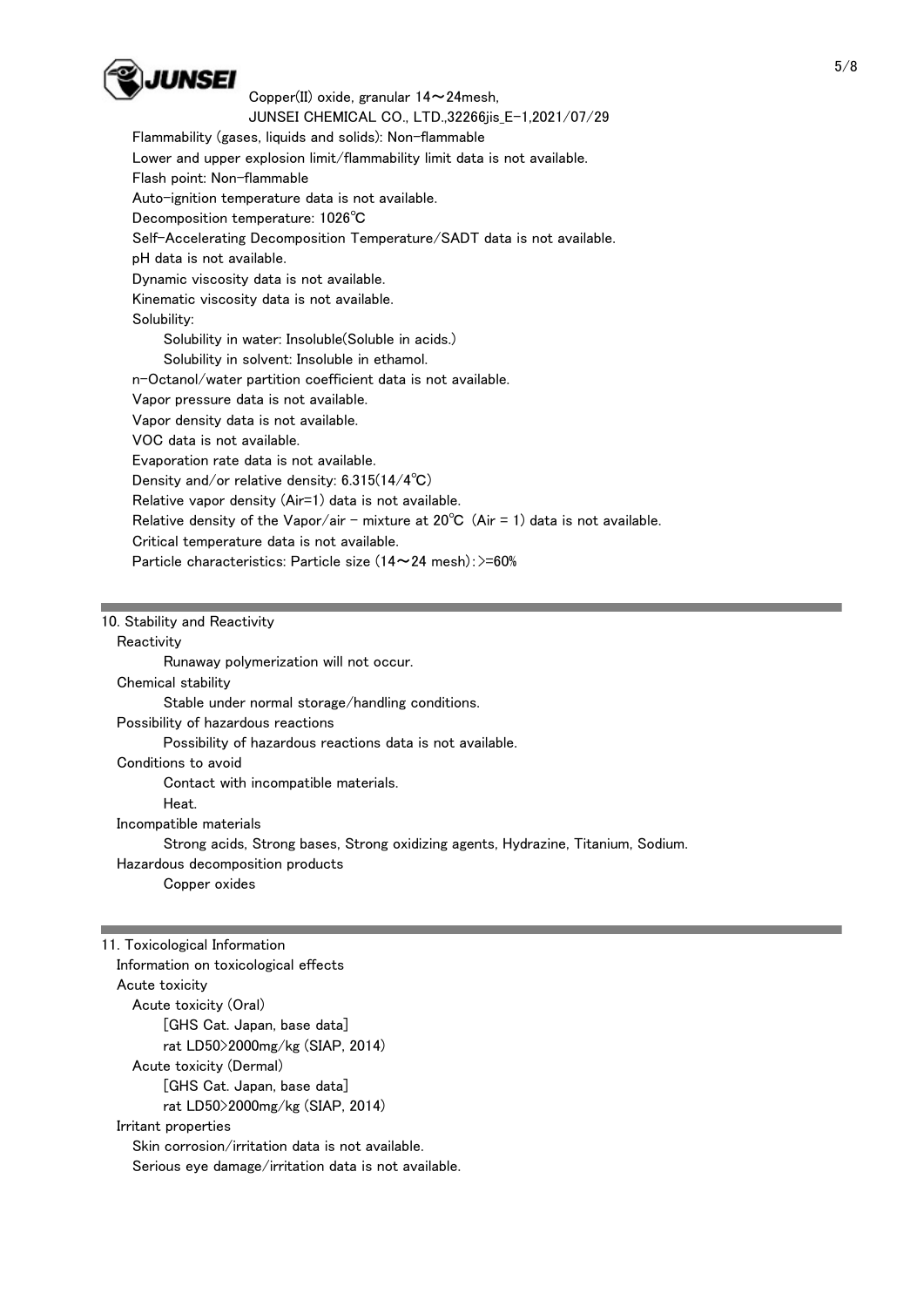

Sensitization

 Skin sensitization [GHS Cat. Japan, base data] cat. 1A; JSOH, 2016 Mutagenic effects data is not available. Carcinogenic effects data is not available. Reproductive toxicity data is not available. STOT STOT-single exposure  $[cat.1]$  [GHS Cat. Japan, base data] systemic toxicity (DFGOT vol. 22, 2004 et al.) [cat.3 (resp. irrit.)] [GHS Cat. Japan, base data] respiratory tract irritation (DFGOT vol. 22, 2004) STOT-repeated exposure data is not available. Aspiration hazard data is not available.

# 12. Ecological Information

**Ecotoxicity** 

Aquatic toxicity

H410-Very toxic to aquatic life with long lasting effects

Hazardous to the aquatic environment (Acute)

[GHS Cat. Japan, base data]

Algae (Pseudokirchneriella subcapitata) LC50=3.1 ppb (unknown time) (US EPA: RED, 2009)

Hazardous to the aquatic environment (Long-term)

[GHS Cat. Japan, base data]

Algae (Pseudokirchneriella subcapitata) NOEC=0.2 ppb (unknown time) (US EPA: RED, 2009)

Persistence and degradability

Persistence and degradability data is not available.

Bioaccumulative potential

Bioaccumulative potential data is not available.

Mobility in soil

Mobility in soil data is not available.

Other adverse effects

Ozone depleting chemical data is not available.

13. Disposal considerations

Description of waste residues and information on their safe handling and methods of disposal,

including the disposal of any contaminated packaging

Waste treatment methods

Avoid release to the environment.

Dispose of contents/container in accordance with local/national regulation.

#### 14. Transport Information

 UN No., UN CLASS UN No. or ID No.: 3077 UN Proper Shipping Name : ENVIRONMENTALLY HAZARDOUS SUBSTANCE, SOLID, N.O.S. Class or division (Transport hazard class) : 9 Packing group : III ERG GUIDE No.: 171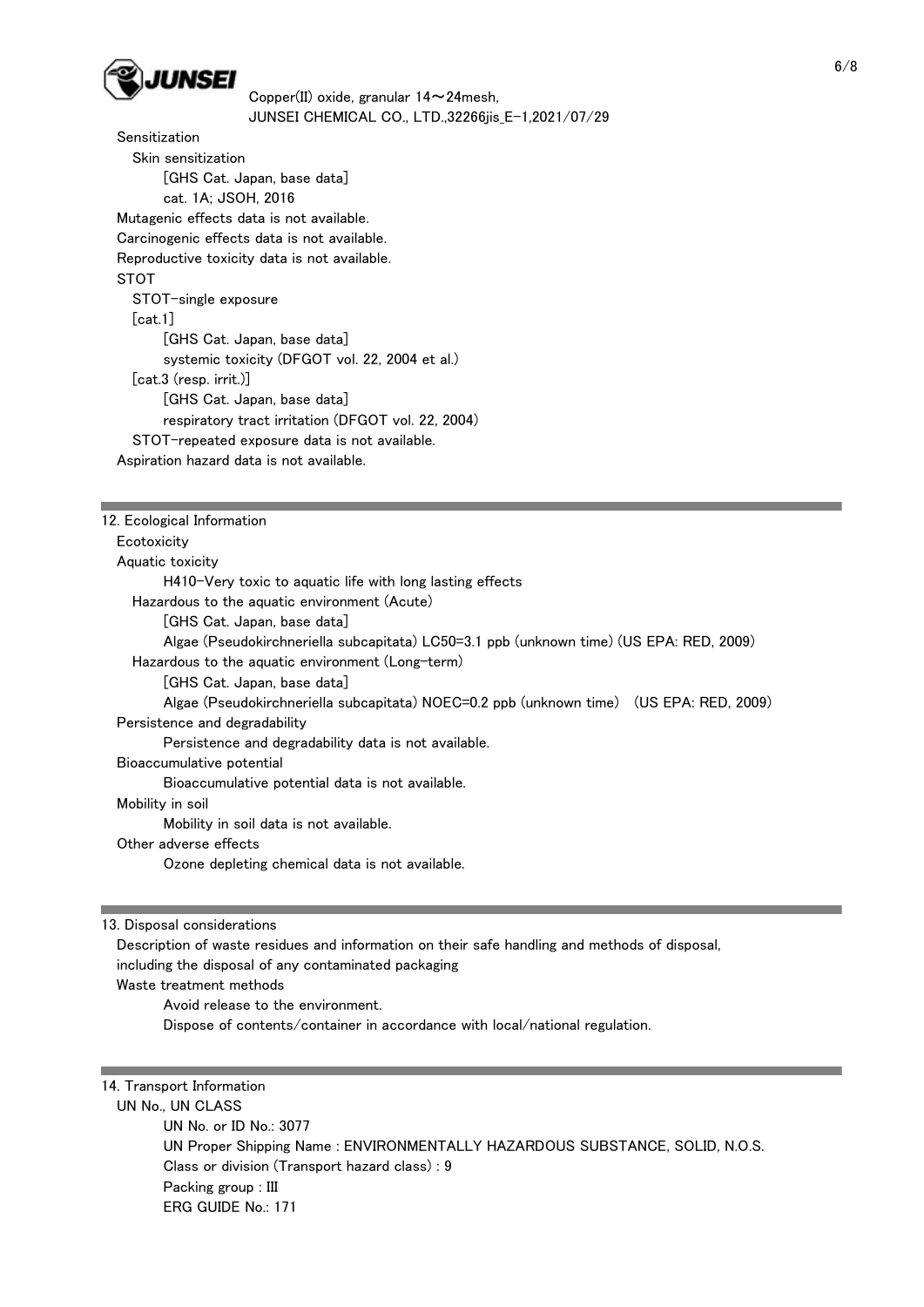

 Copper(II) oxide, granular 14~24mesh, JUNSEI CHEMICAL CO., LTD.,32266jis\_E-1,2021/07/29 IMDG Code (International Maritime Dangerous Goods Regulations) UN No.: 3077 Proper Shipping Name : ENVIRONMENTALLY HAZARDOUS SUBSTANCE, SOLID, N.O.S. Class or division : 9 Packing group : III IATA Dangerous Goods Regulations UN No.: 3077 Proper Shipping Name : ENVIRONMENTALLY HAZARDOUS SUBSTANCE, SOLID, N.O.S. Class or division : 9 Hazard labels : Miscellaneous & Environmentally hazardous Packing group : III Environmental hazards MARPOL Annex III - Prevention of pollution by harmful substances Marine pollutants (yes/no) : yes MARPOL Annex V - Prevention of pollution by garbage discharge Hazardous to the aquatic environment  $-$  acute hazard: cat.1 Copper(II) oxide Hazardous to the aquatic environment  $-$  long-term hazard: cat.1, 2 Copper(II) oxide Maritime transport in bulk according to IMO instruments Not applicable to Maritime transport in bulk according to IMO instruments

#### 15. Regulatory Information

 Safety, health and environmental regulations/legislation specific for the substance or mixture Chemicals listed in TSCA Inventory

Copper(II) oxide

Other regulatory information

 We are not able to check up the regulatory information with regard to the substances in your country or region, therefore, we request this matter would be filled by your responsibility.

 Regulatory information with regard to this substance in your country or in your region should be examined by your own responsibility.

 Ensure this material in compliance with federal requirements and ensure conformity to local regulations.

 Regulatory information in this section are limited to intentional ingredient(s), but does not contain information on non-intentional ingredients or impurities which are not informed by supplier(s).

Chemical safety assessment

Advice on safe handling for this product can be found in sections 7 and 8 of this SDS.

# 16. Other information

| GHS classification and labelling                                                  |  |  |  |
|-----------------------------------------------------------------------------------|--|--|--|
| H317-Skin Sens. 1A: H317 May cause an allergic skin reaction                      |  |  |  |
| H370-STOT SE 1: H370 Causes damage to organs                                      |  |  |  |
| H335-STOT SE 3: H335 May cause respiratory irritation                             |  |  |  |
| H410-Aquatic Chronic 1: H410 Very toxic to aquatic life with long lasting effects |  |  |  |
| Reference Book                                                                    |  |  |  |
| Globally Harmonized System of classification and labelling of chemicals, UN       |  |  |  |
| Recommendations on the TRANSPORT OF DANGEROUS GOODS 21th edit., 2019 UN           |  |  |  |
| IMDG Code, 2018 Edition (Incorporating Amendment 39-18)                           |  |  |  |
| IATA Dangerous Goods Regulations (62nd Edition) 2021                              |  |  |  |
|                                                                                   |  |  |  |